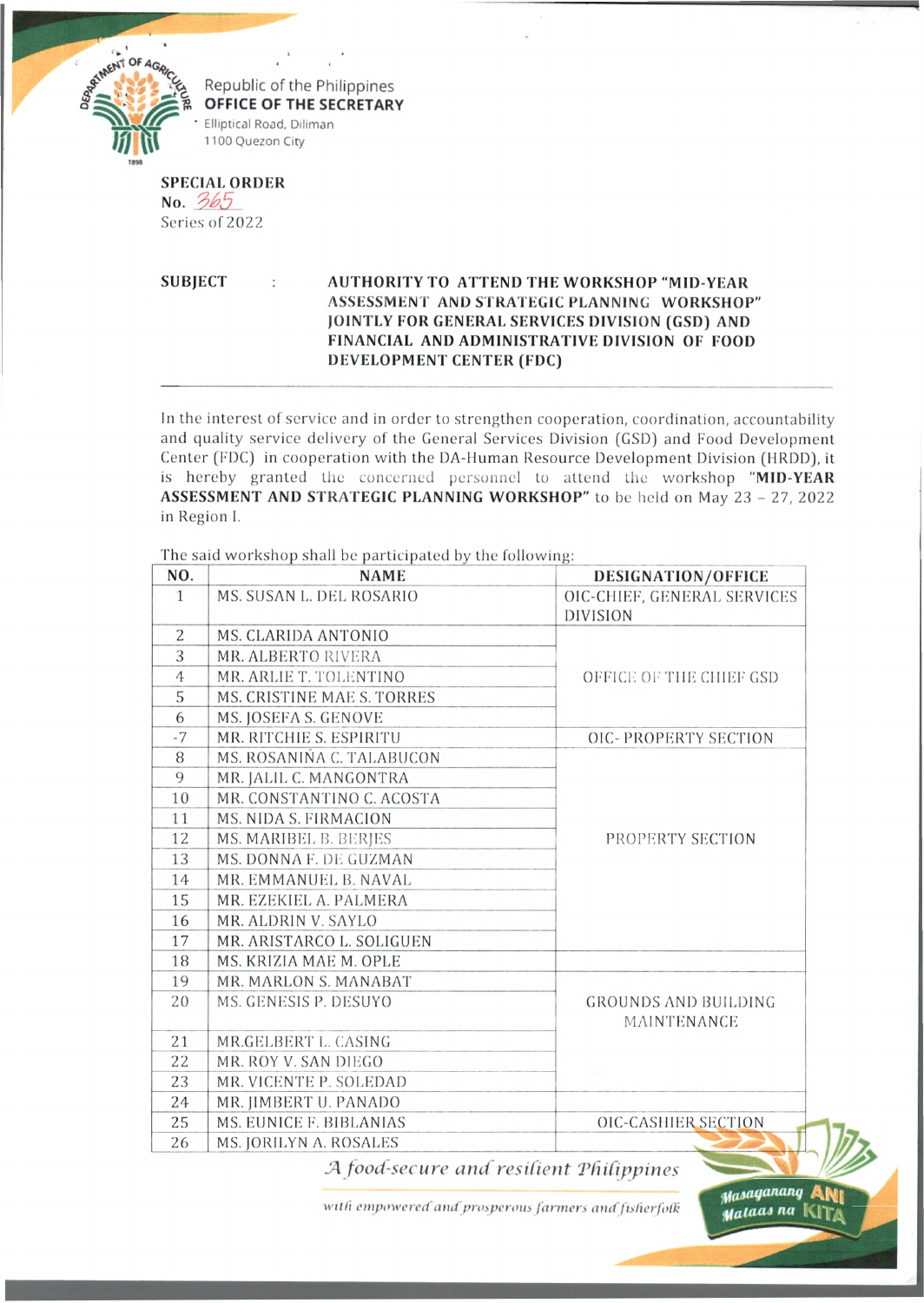| 27       | MR. RONALD C. TAPIA                            |                                                 |
|----------|------------------------------------------------|-------------------------------------------------|
| 28       | MS. ANTONIA R. PAGILAGAN                       |                                                 |
| 29       | MS. VANESSA ABUNDO                             |                                                 |
| 30       | MR. ED MAXEDANGIL S. DAVID                     | <b>CASHIER SECTION</b>                          |
| 31       | MS. VENUS ANNE J. CENTENO                      |                                                 |
| 32       | MS. PROUD D. SALAS                             |                                                 |
| 33       | MS. AMY R. BENIGAY                             |                                                 |
| 34       | MS. JEIZEL A. DE GRACIA                        |                                                 |
| 35       | MR. PATRICK M. VILLAFUERTE                     |                                                 |
| 36       | MS. LOVELY JOY C. CAROLINO                     |                                                 |
| 37       | MS. SOFIA L. FRANCISCO                         |                                                 |
| 38       | MS. RESCO MELINDA                              |                                                 |
| 39       | MR. SERAFIN O. AREVALO                         |                                                 |
| 40       | MS. ROSEMARIE S. AQUINO                        |                                                 |
| 41       | MR. SAMUEL P. PAZOS                            |                                                 |
| 42       | MR. JOSEPH RAFAEL P. RAMOS                     |                                                 |
| 43       | MR. JOSEPH DOLLENTE                            |                                                 |
| 44       | MR. RODOLFO B. DOMINGO                         |                                                 |
| 45       | MR. FERDINAND S. CAGAOAN                       |                                                 |
| 46       | MR. DEOGRACIAS V. JAVIER                       | MOTOR POOL SECTION                              |
| 47       | MR. RONILO B. MATIAS                           |                                                 |
| 48       | MR. EDWIN F. TOLENTINO                         |                                                 |
| 49       | MR. HERMAN C. UNIDA, JR.                       |                                                 |
| 50       | MR. ALEJO U. ALMONTE                           |                                                 |
| 51       | MR. RUSSELL C. BATADHAY                        |                                                 |
| 52       | MR. MICHAEL C. BELTRAN                         |                                                 |
| 53       | MR. RICARDO S. ESTEBAN                         |                                                 |
| 54<br>55 | MR. JOB EVIO                                   |                                                 |
| 56       | MR. ROMUALDO D. JIMENO<br>MR. JOPETER J. OÑATE |                                                 |
| 57       | MR. ARMIN D. SIOSON                            |                                                 |
| 58       | MR. CARLOS C. VILLARANTE                       |                                                 |
| 59       | MR. CARL MARX A. VICENTE                       |                                                 |
| 60       | MS. LILY ROSE B. ZORRILLA                      |                                                 |
| 61       | MR. CIMAFRANCA, R. VIRGILIO                    |                                                 |
| 62       | MR. RAYMUND ELPA                               |                                                 |
| 63       | MR. LUIS ADEM                                  |                                                 |
|          |                                                |                                                 |
|          | <b>FOOD DEVELOPMENT CENTER</b>                 |                                                 |
| 64       | MS. JOEY C. PIMENTEL                           | Chief, ADMINISTRATIVE<br>OFFICER                |
| 65       | MS. GLADYS P. MILLER                           |                                                 |
| 66       | MS. MA. LUISA A. GERON                         |                                                 |
| 67       | MS. ZERITA H. ALINGOD                          |                                                 |
| 68       | MS. MELANIE B. YLAGAN                          |                                                 |
| 69       | MR. JOEL M. MALIBIRAN                          | <b>FINANCIAL AND</b><br>ADMINISTRATIVE DIVISION |
| 70       | MR. DOM FRANCIS D. BALASTA                     |                                                 |
| 71       | MR. ROLANDO V. TALA                            |                                                 |
| 72       | MS. NICEL PATRICIA G. TOMINES                  |                                                 |
| 73       | MR. JEFFREY M. VERDE                           |                                                 |
| 74       | MR. ROBERT RYAN R. YCASAS                      |                                                 |

 $\curvearrowright$